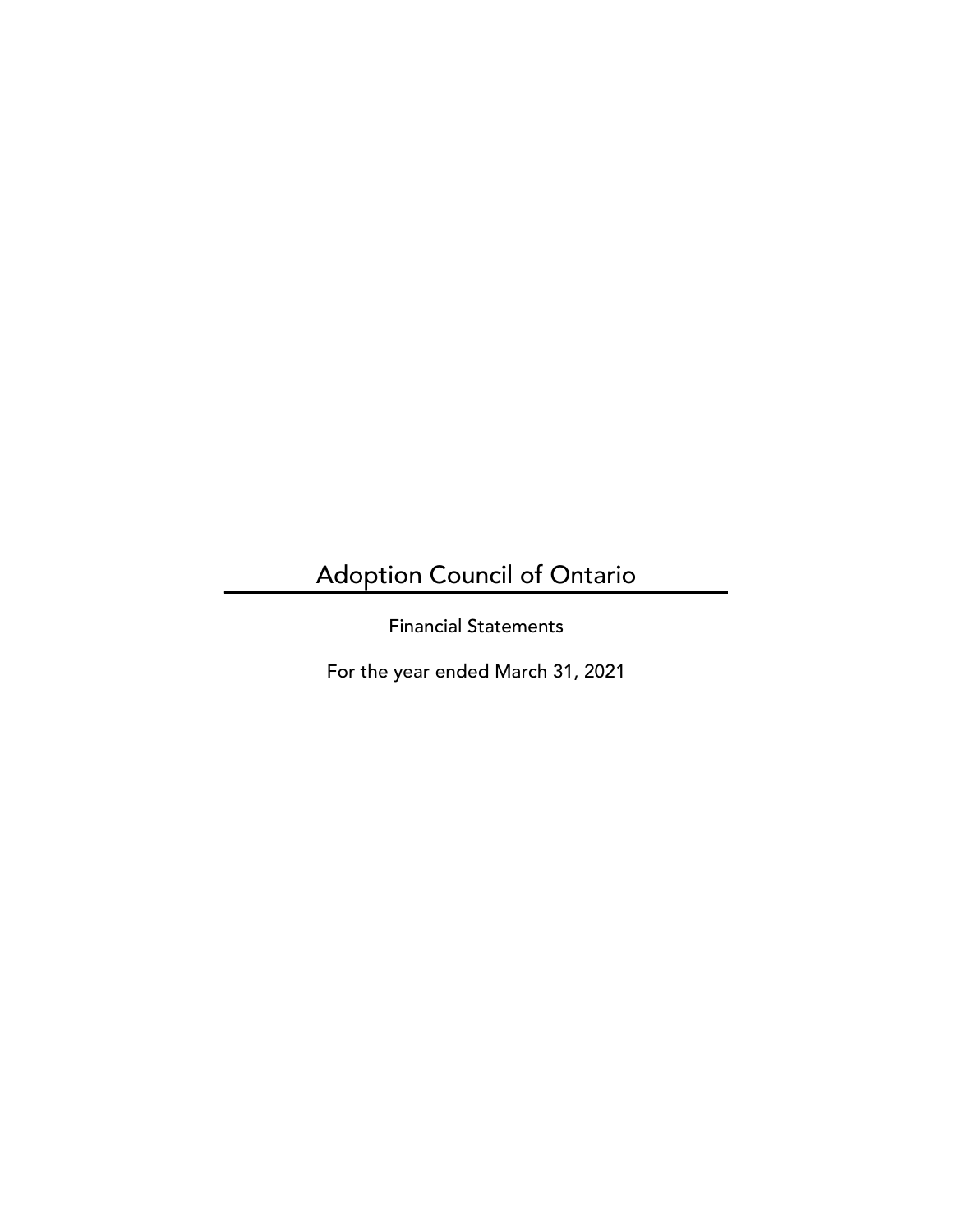

# Independent Auditor's Report

#### To the Directors of Adoption Council of Ontario

# Qualified Opinion

I have audited the financial statements of Adoption Council of Ontario ("the ACO") which comprise the statement of financial position as at March 31, 2021, and the statements of operations and changes in net assets, statement of cash flows for the year then ended, and notes to the financial statements, including a summary of significant accounting policies.

In my opinion, except for the effects of the matter described in the Basis for Qualified Opinion section of our report, the accompanying financial statements present fairly, in all material respects, the financial position of the ACO as at March 31, 2021, and its financial performance and its cash flows for the year then ended in accordance with Accounting Standards for Not-for-Profit Organizations (ASNPOs).

#### Basis for Qualified Opinion

In common with many not-for-profit organizations, the ACO derives revenue from donations and fundraising events, the completeness of which is not susceptible to satisfactory audit verification. Accordingly my verification of these revenues was limited to the amounts recorded in the records of the ACO and I was not able to determine whether any adjustments might be necessary to donation or fundraising revenue, excess of revenue over expenditures and cash flows from operations for the year ended March 31, 2021, current assets and net assets as at March 31, 2021.

I conducted my audit in accordance Canadian generally accepted auditing standards. My responsibilities under those standards are further described in the Auditor's Responsibilities for the Audit of the Financial Statements section of my report. I am independent of the ACO in accordance with the ethical requirements that are relevant to my audit of the financial statements in Canada, and I have fulfilled my other responsibilities in accordance with these requirements. I believe that the audit evidence I have obtained is sufficient and appropriate to provide a basis for my qualified opinion.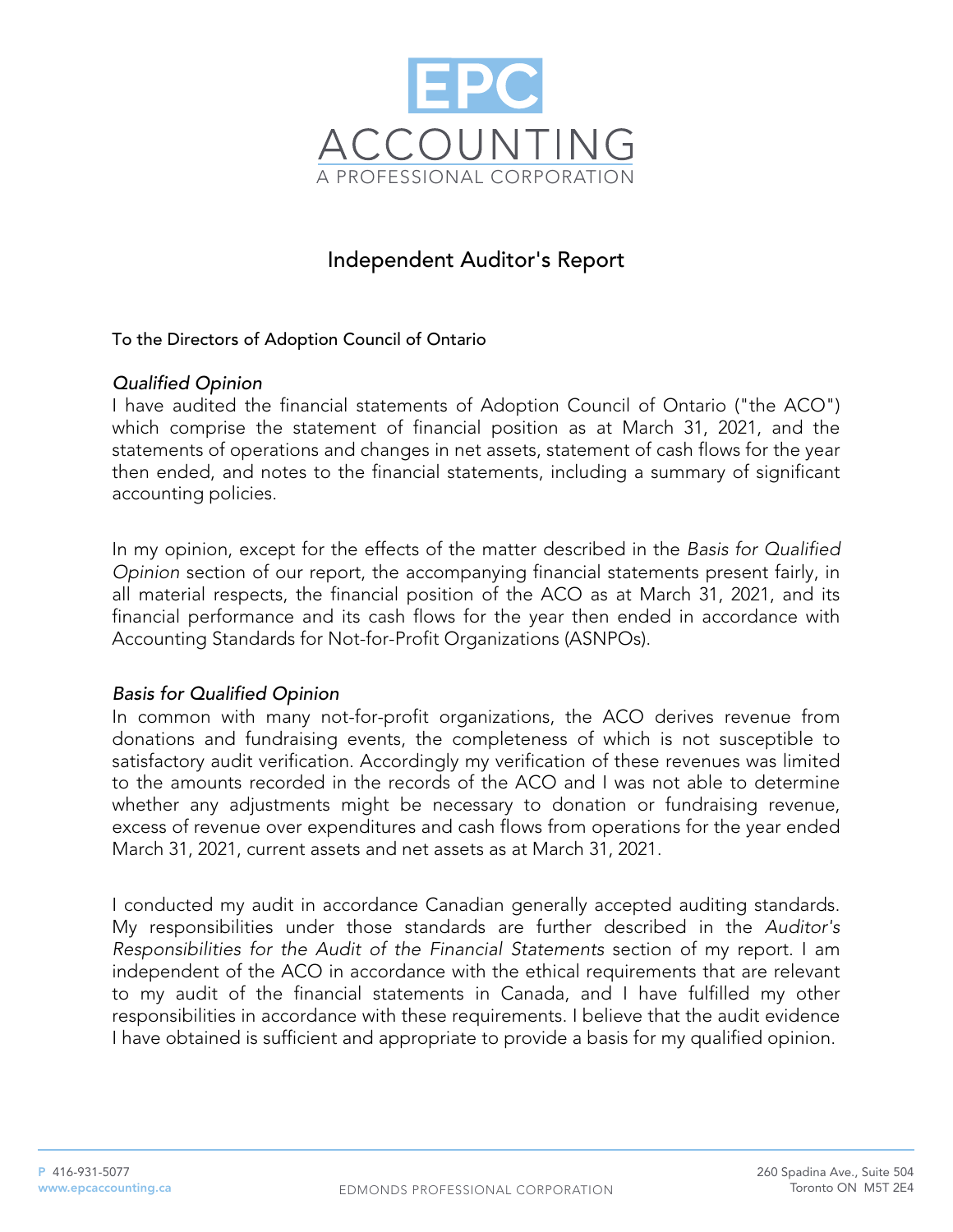## Responsibilities of Management and Those Charged with Governance for the Financial Statements

Management is responsible for the preparation and fair presentation of the financial statements in accordance with ASNPOs, and for such internal control as management determines is necessary to enable the preparation of financial statements that are free from material misstatement, whether due to fraud or error.

In preparing the financial statements, management is responsible for assessing the ACO's ability to continue as a going concern, disclosing, as applicable, matters related to going concern and using the going concern basis of accounting unless management either intends to liquidate the ACO or to cease operations, or has no realistic alternative but to do so.

Those charged with governance are responsible for overseeing the ACO's financial reporting process.

#### Auditor's Responsibilities for the Audit of the Financial Statements

My objectives are to obtain reasonable assurance about whether the financial statements as a whole are free from material misstatement, whether due to fraud or error, and to issue an auditor's report that includes my opinion. Reasonable assurance is a high level of assurance, but is not a guarantee that an audit conducted in accordance with Canadian generally accepted auditing standards will always detect a material misstatement when it exists. Misstatements can arise from fraud or error and are considered material if, individually or in the aggregate, they could reasonably be expected to influence the economic decisions of users taken on the basis of these financial statements.

A further description of the auditor's responsibilities for the audit of the financial statements is located in the attached Appendix to the Auditor's Report. This description forms part of my auditor's report.

**Edmonds Professional Corporation**

Authorized to practice public accounting by the Chartered Professional Accountants of Ontario Toronto, Canada September 15, 2021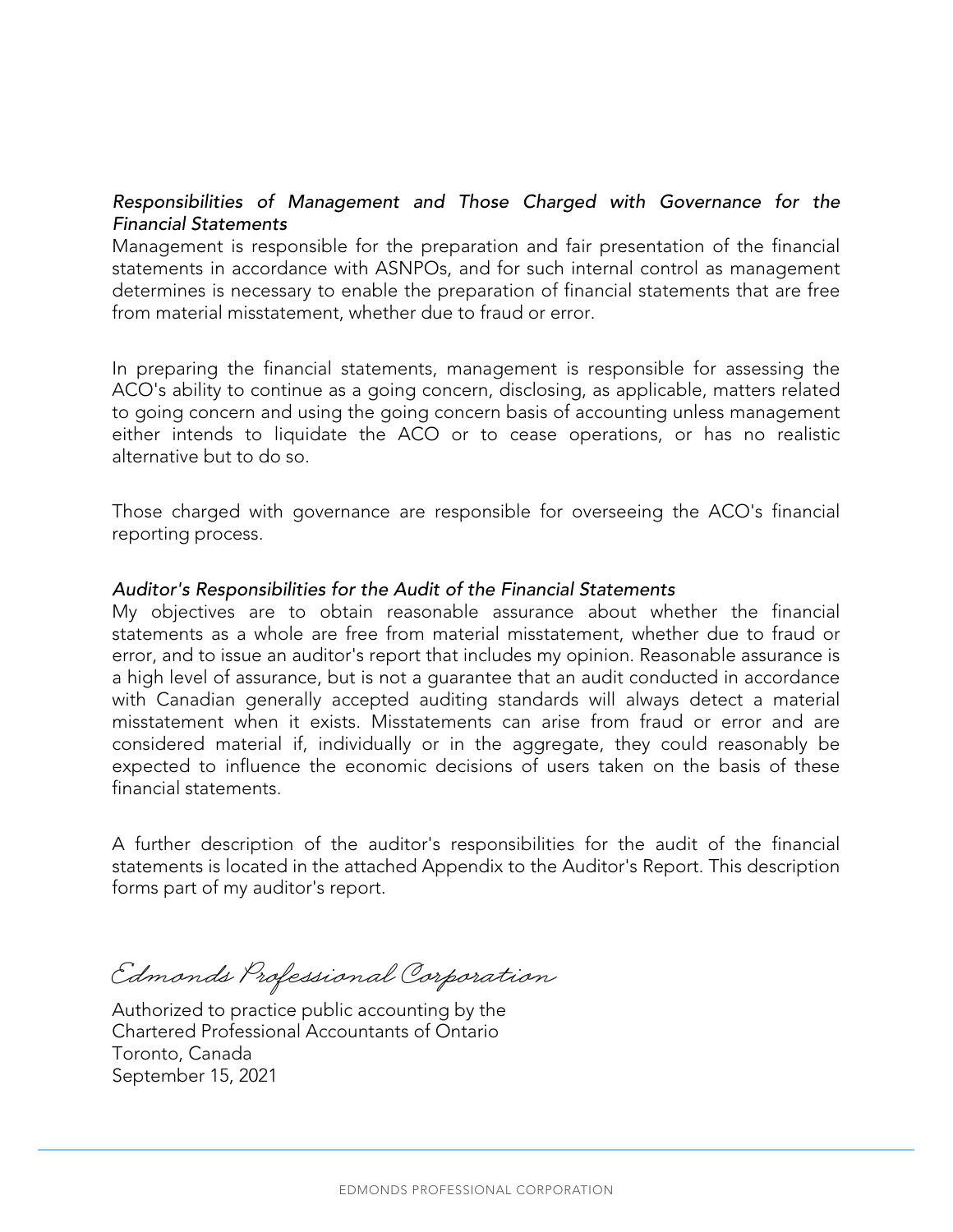# Appendix to the Auditor's Report

As part of an audit in accordance with CASs, I exercise professional judgment and maintain professional skepticism throughout the audit. I also:

- Identify and assess the risks of material misstatement of the financial statements, whether due to fraud or error, design and perform audit procedures responsive to those risks, and obtain audit evidence that is sufficient and appropriate to provide a basis for my opinion. The risk of not detecting a material misstatement resulting from fraud is higher than for one resulting from error, as fraud may involve collusion, forgery, intentional omissions, misrepresentations, or the override of internal control.
- Obtain an understanding of internal control relevant to the audit in order to design audit procedures that are appropriate in the circumstances, but not for the purpose of expressing an opinion on the effectiveness of the ACO's internal control.
- Evaluate the appropriateness of accounting policies used and the reasonableness of accounting estimates and related disclosures made by management.
- Conclude on the appropriateness of management's use of the going concern basis of accounting and, based on the audit evidence obtained, whether a material uncertainty exists related to events or conditions that may cast significant doubt on the ACO's ability to continue as a going concern. If I conclude that a material uncertainty exists, I am required to draw attention in my auditor's report to the related disclosures in the financial statements or, if such disclosures are inadequate, to modify my opinion. My conclusions are based on the audit evidence obtained up to the date of my auditor's report. However, future events or conditions may cause the ACO to cease to continue as a going concern.

I communicate with those charged with governance regarding, among other matters, the planned scope and timing of the audit and significant audit findings, including any significant deficiencies in internal control that I identify during my audit.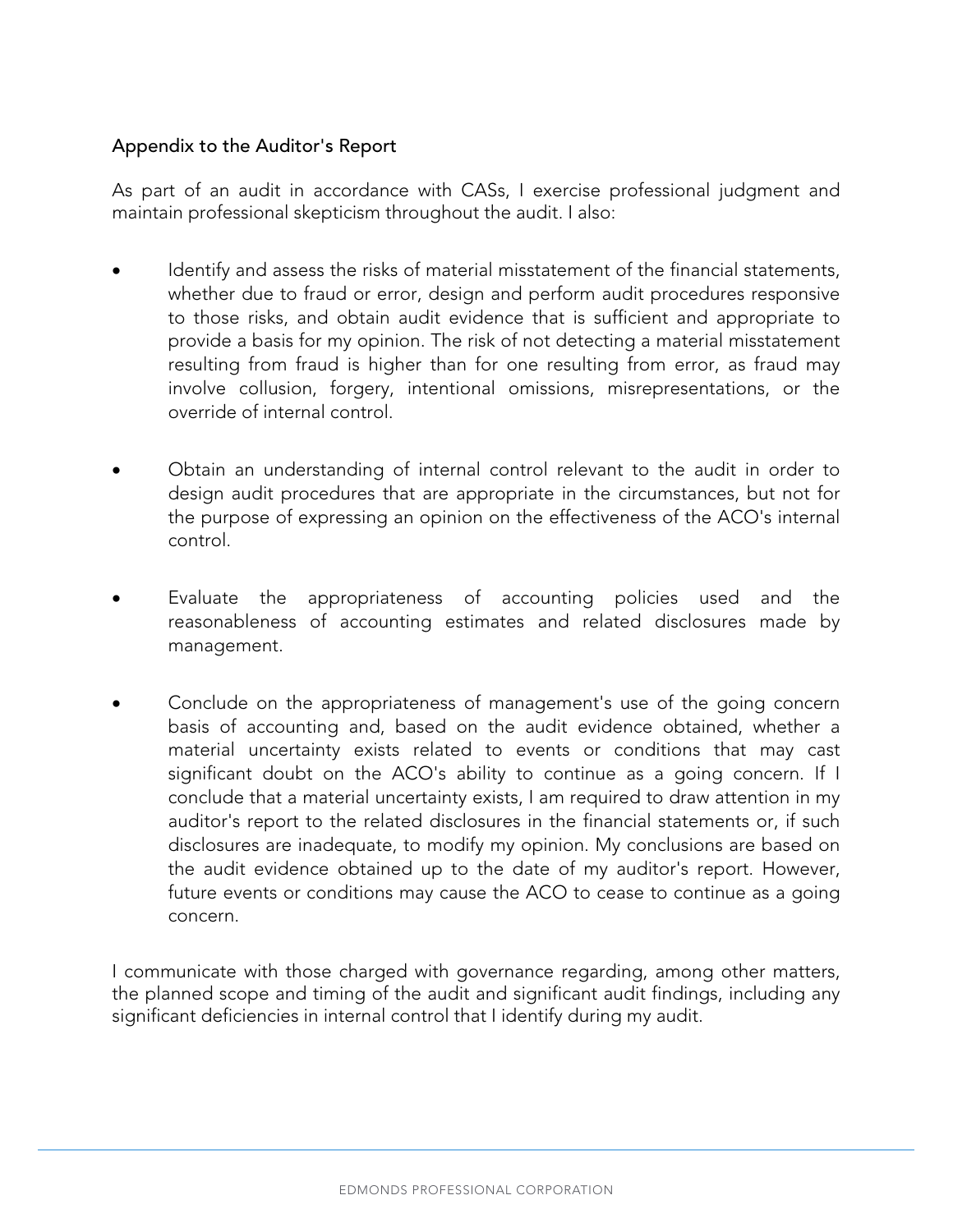# Adoption Council of Ontario Statement of Financial Position As at March 31,

|                                                   | 2021      | 2020          |
|---------------------------------------------------|-----------|---------------|
| <b>Assets</b>                                     |           |               |
| Current                                           |           |               |
| Cash                                              | \$587,182 | \$110,110     |
| Amounts receivable                                | 215,200   | 136,753       |
| Prepaid expenses (Note 3)                         | 1,016     | 28,070        |
|                                                   | 803,398   | 274,933       |
| Equipment (Note 4)                                | 5,973     | 12,702        |
|                                                   | 809,371   | 287,635       |
| Liabilities                                       |           |               |
| Current                                           |           |               |
| Accounts payable and accrued liabilities (Note 5) | 658,416   | 257,686       |
| Deferred revenue (Note 6)                         | 36,546    | 33,140        |
|                                                   | 694,962   | 290,826       |
| Long term government loan (Note 9)                | 40,000    |               |
|                                                   | 734,962   | 290,826       |
| Net assets (deficiency)                           | 74,409    | (3, 191)      |
|                                                   | \$809,371 | 287,635<br>S. |

Contingent liability (Note 10)

APPROVED ON BEHALF OF THE BOARD:

hathes

**Manuel**, Director

Lisette G Clinas (Director

DRAFT AS OF AUGUST 20, 2021 - FOR MANAGEMENT DISCUSSION ONLY AND SUBJECT TO CHANGE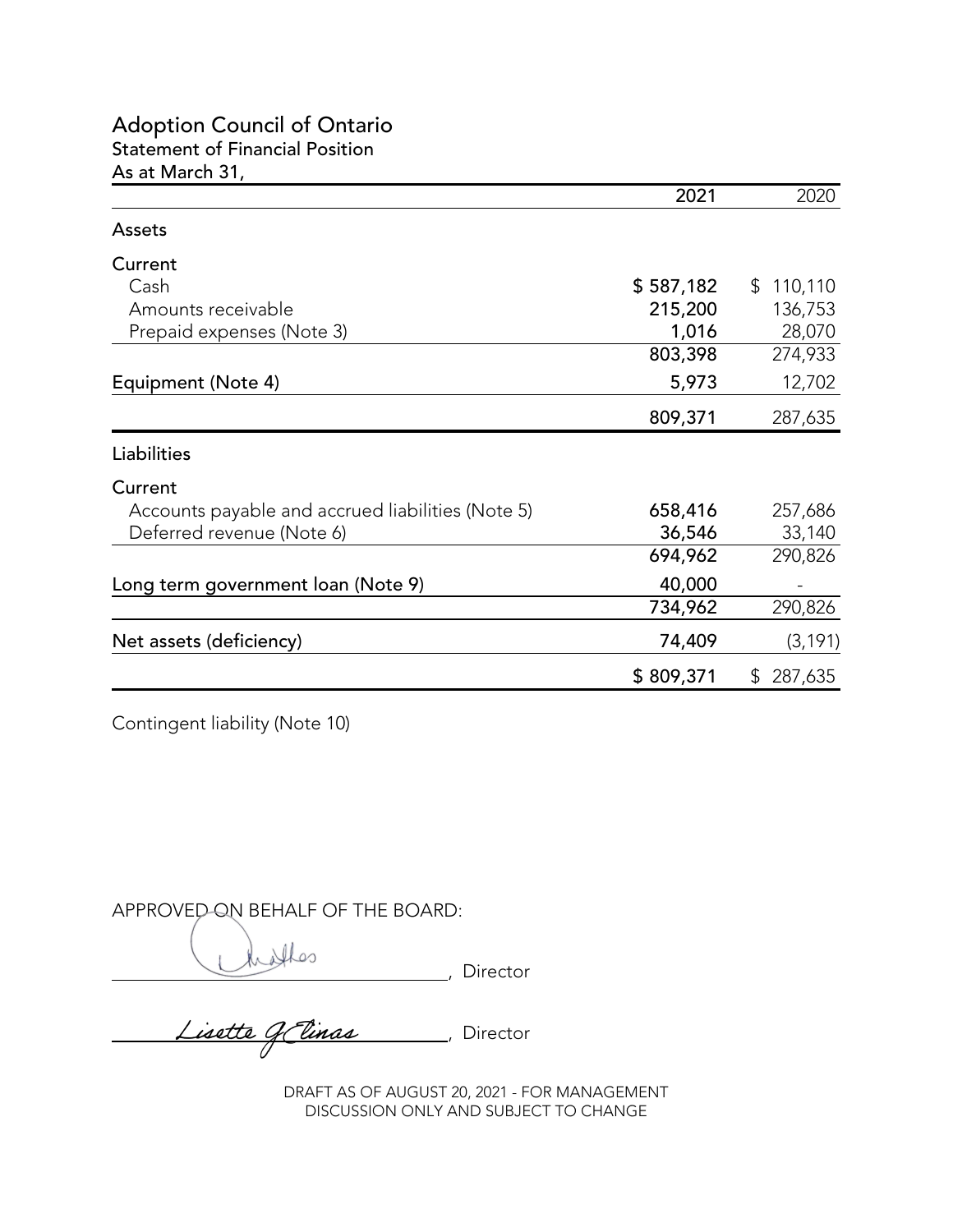# Adoption Council of Ontario

# Statement of Operations and Changes in Net Assets

For the year ended March 31,

|                                                  | 2021         | 2020           |
|--------------------------------------------------|--------------|----------------|
| Revenue                                          |              |                |
| Dedicated funding                                |              |                |
| Ministry of Children and Youth Services          | \$2,299,227  | \$1,129,211    |
| <b>Trillium Foundation Assistance</b>            |              | 4,715          |
| Donations                                        | 172,755      | 197,604        |
| Education and information sessions               | 55,518       | 67,709         |
| Fundraising                                      | 25,980       | 29,288         |
|                                                  | 2,553,480    | 1,428,527      |
| <b>Expenses</b>                                  |              |                |
| General, training and office                     | 456,413      | 344,200        |
| Promotional materials                            | 17,423       | 15,575         |
| Rent                                             | 27,694       | 72,192         |
| Salaries and consulting                          | 1,062,339    | 794,567        |
| Travel and meetings                              | 2,545        | 1,705          |
| Website hosting and maintenance                  | 883,737      | 127,995        |
| Amortization                                     | 6,729        | 7,828          |
|                                                  | 2,456,880    | 1,364,062      |
| Earnings before impairment of assets             | 96,600       | 64,465         |
| Loss on impairment of assets                     | 19,000       |                |
| Excess of revenue over expenditures for the year | 77,600       | 64,465         |
| Net deficiency, beginning of year                | (3, 191)     | (67, 656)      |
| Net assets (deficit), end of year                | \$<br>74,409 | (3, 191)<br>\$ |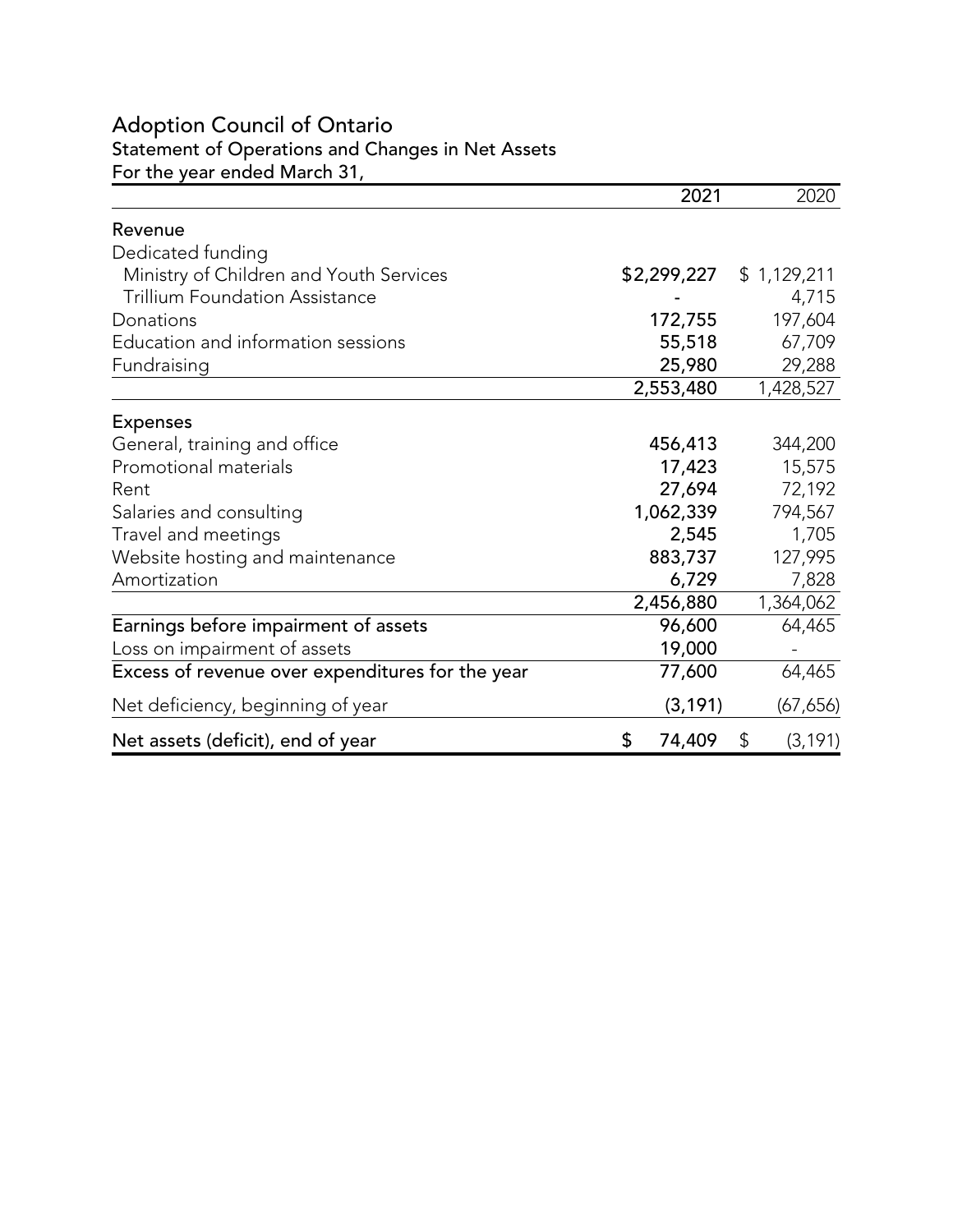# Adoption Council of Ontario Statement of Cash Flows For the year ended March 31,

|                                                                                                                                                                                                                                 | 2021                                              | 2020                                                                 |
|---------------------------------------------------------------------------------------------------------------------------------------------------------------------------------------------------------------------------------|---------------------------------------------------|----------------------------------------------------------------------|
| Cash provided by (used in)                                                                                                                                                                                                      |                                                   |                                                                      |
| Operations<br>Excess of revenue over expenditures for the year                                                                                                                                                                  | 77,600<br>\$                                      | \$<br>64,465                                                         |
| Items not affecting cash<br>Amortization<br>Impairment of assets                                                                                                                                                                | 6,729<br>19,000                                   | 7,828                                                                |
|                                                                                                                                                                                                                                 | 103,329                                           | 72,293                                                               |
| Net changes in non-cash working capital<br>Amounts receivable<br>Prepaid expenses<br>Accounts payable and accrued liabilities<br>Deferred revenue<br>Investing<br>Purchase of equipment<br>Proceeds of disposition of equipment | (78, 447)<br>8,054<br>400,730<br>3,406<br>437,072 | (3,859)<br>390<br>21,010<br>(9, 293)<br>80,541<br>(12, 584)<br>3,051 |
|                                                                                                                                                                                                                                 |                                                   | (9,533)                                                              |
| Financing<br>Receipt of government loan (Note 9)                                                                                                                                                                                | 40,000                                            |                                                                      |
| Net change in cash                                                                                                                                                                                                              | 477,072                                           | 71,008                                                               |
| Cash, beginning of year                                                                                                                                                                                                         | 110,110                                           | 39,102                                                               |
| Cash, end of year                                                                                                                                                                                                               | \$587,182                                         | 110,110<br>\$                                                        |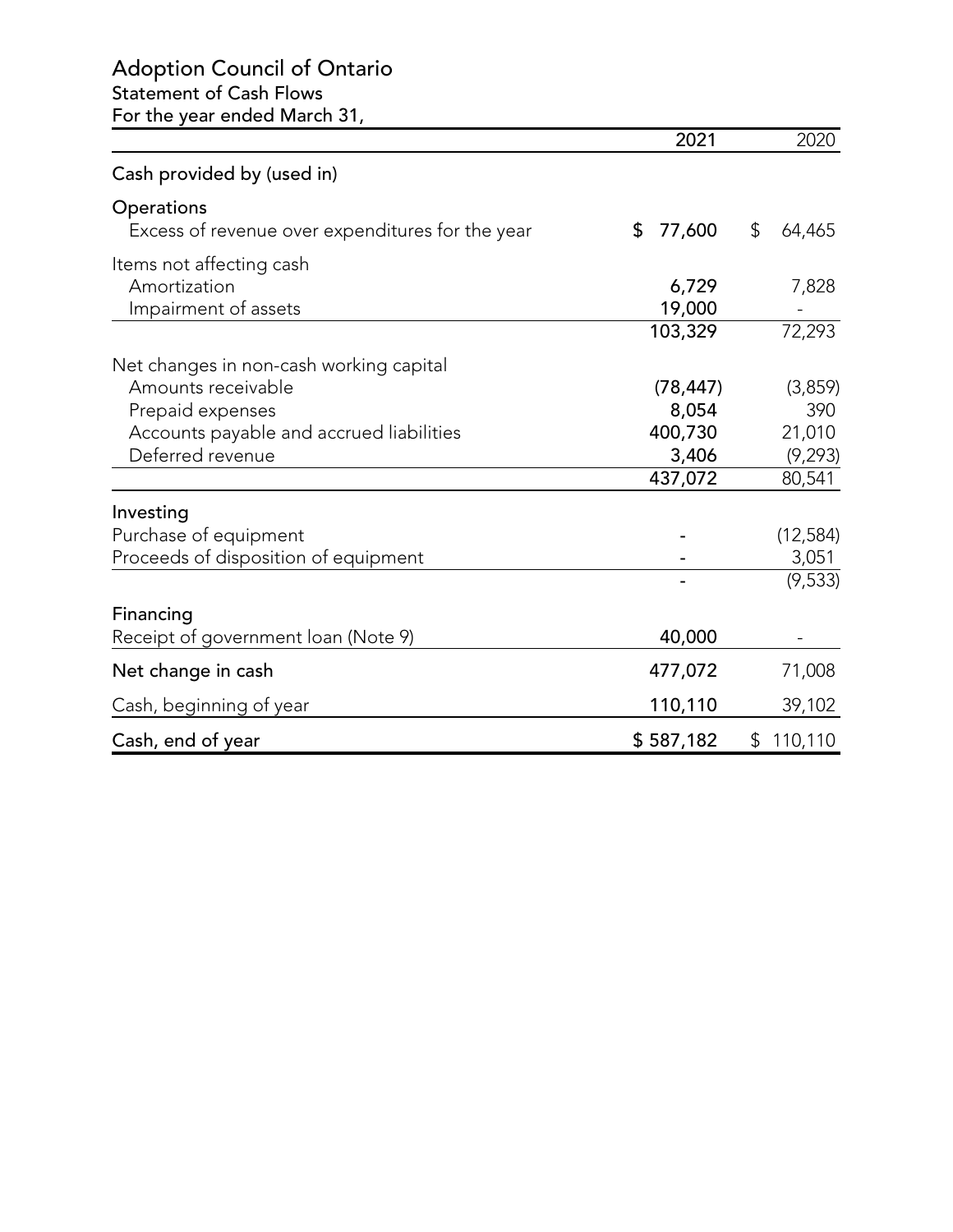# 1. NATURE OF THE ORGANIZATION

Adoption Council of Ontario ("the ACO") was founded in 1987 and incorporated in 1991 as a not-for-profit corporation. Its mission is to educate, support, connect and advocate on behalf of those touched by adoption in Ontario by providing information, programs and resources. The ACO is a registered charity for tax purposes and consequently is not subject to income taxes.

# 2. SIGNIFICANT ACCOUNTING POLICIES

#### Basis of Accounting

These financial statements have been prepared in accordance with Canadian accounting standards for not-for-profit organizations. Outlined below are those policies considered particularly significant for the ACO.

#### Revenue Recognition

The ACO uses the deferral method of accounting for contributions. Restricted contributions are deferred and recognized into revenue when related expenses are incurred. Pledges are recognized as revenue when the amount or value of the pledge is reasonably estimated and collection is reasonably assured. Government grants are recorded when there is a reasonable assurance that the ACO has complied with and will continue to comply with all the necessary conditions of the grant. Education and information session fees are recognized as revenue when related services are completed. Donations and fundraising revenues are recognized as revenue when received or receivable if the amount to be received can be reasonably estimated and collection is reasonably assured.

Contributions in kind are recorded at fair value on receipt, with the exception of donated services. The ACO does not record the value of donated services.

#### Use of Estimates

The preparation of financial statements in conformity with Canadian accounting standards for not-for-profit organizations requires management to make estimates and assumptions that affect the reported amounts of assets and liabilities and disclosure of contingent assets and liabilities at the date of the financial statements and the reported amount of revenue and expenditures during the year. Actual results could differ from those estimates.

#### Equipment

Equipment is recorded at cost less accumulated amortization. Contributed equipment is recorded at the fair value at the date of the gift. When equipment no longer contributes to the ACO's ability to provide services, its carrying amount is written down to its residual value.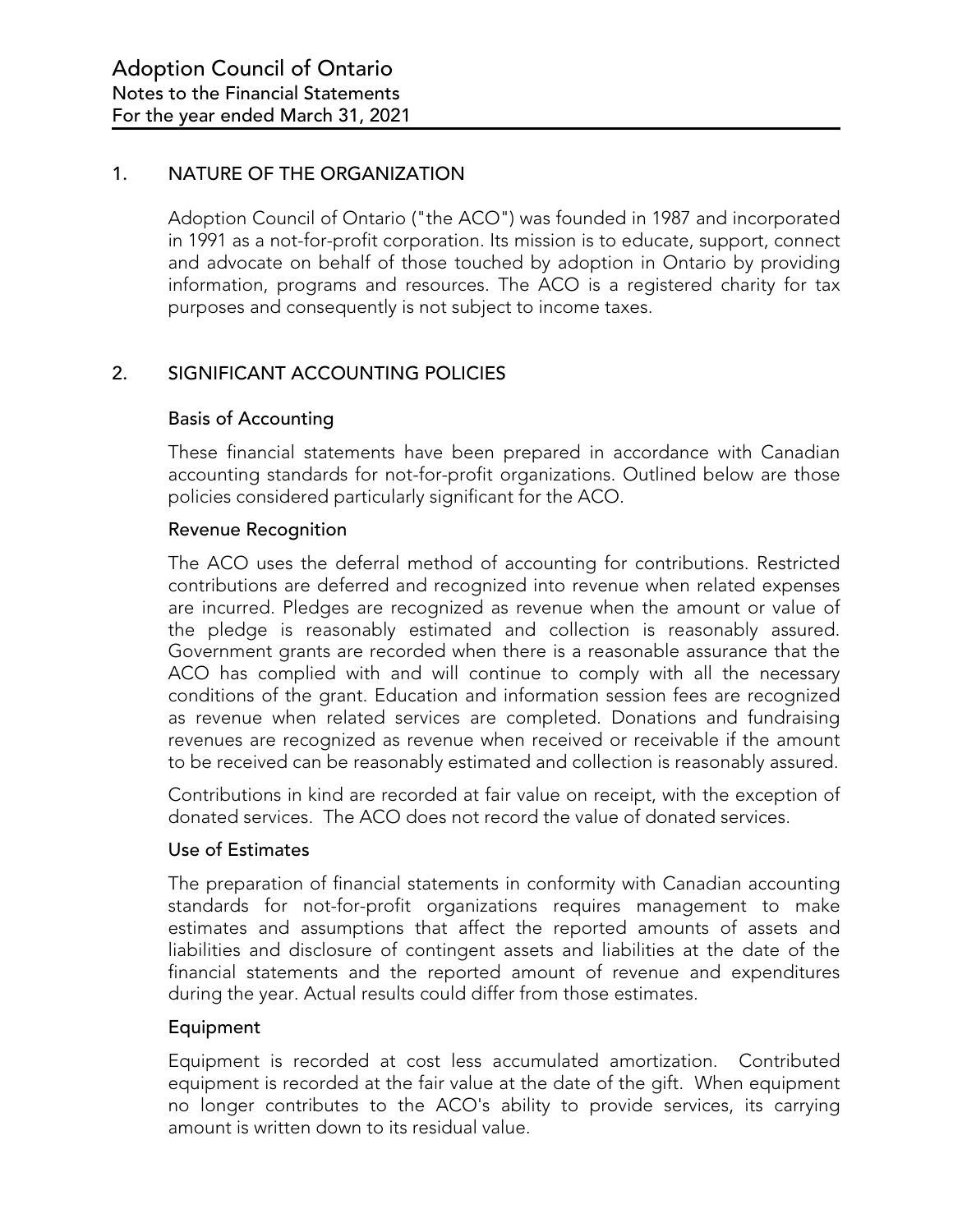# 2. SIGNIFICANT ACCOUNTING POLICIES (Cont'd)

# Equipment (Cont'd)

The ACO amortizes its equipment on the diminishing balance method at the following rates per annum:

> Computers 55% Office equipment 20% Website 30%

#### Financial Instruments

The ACO initially measures its financial assets and liabilities at fair value. The ACO subsequently measures its financial assets and financial liabilities at amortized cost.

Financial liabilities measured at amortized cost include accounts payable and accrued liabilities.

Financial assets measured at cost or amortized cost are tested for impairment when there are indicators of impairment. The amount of the write-down, if any, is recognized in the excess of revenue over expenditures. Reversals of impairment are recorded to the extent that the value has increased, up to the amount that would have been reported at the date of the reversal had the impairment not been recognized previously. The amount of the reversal is recognized in the excess of revenue over expenditures.

#### 3. DONATED ARTWORK HOLDINGS

During 2021, management has determined that artwork valued at \$19,000 has no open active market for resell and has therefore written its value down to \$0. As such a loss on the disposition of assets totaling \$19,000 has been reported by the ACO.

#### 4. EQUIPMENT

|                  |        | Accumulated |              |    | 2021 Net          | 2020 Net          |
|------------------|--------|-------------|--------------|----|-------------------|-------------------|
|                  | Cost   |             | Amortization |    | <b>Book Value</b> | <b>Book Value</b> |
| Computers        | 53,590 | \$          | 48,274       | \$ | 5,316             | \$11,814          |
| Office equipment | 7,933  |             | 7,643        |    | 290               | 363               |
| Website          | 7,504  |             | 7,137        |    | 367               | 525               |
|                  | 69,027 |             | \$63,054     |    | 5,973             | 12,702            |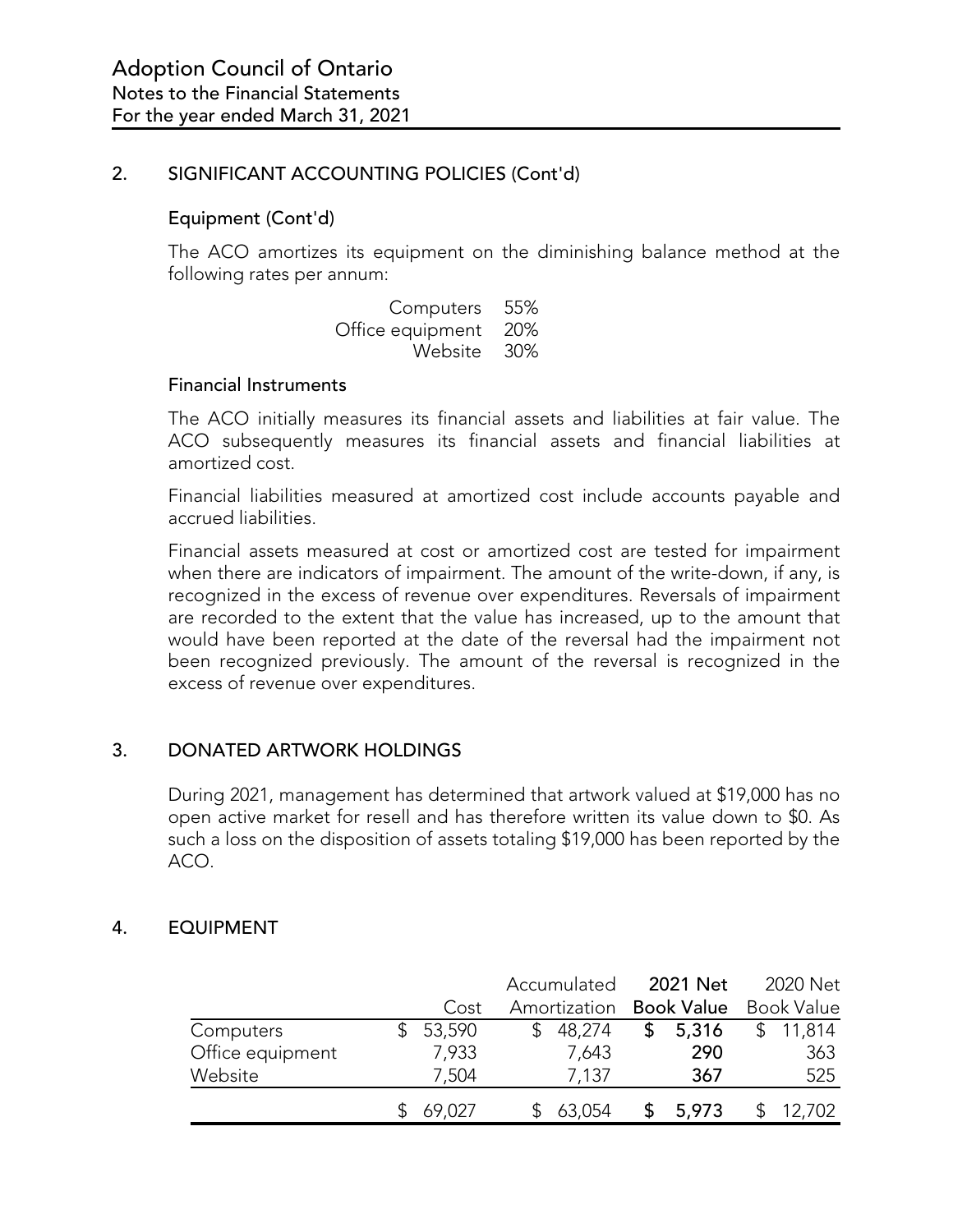## 5. ACCOUNTS PAYABLE AND ACCRUED LIABILITIES

Included in accounts payable and accrued liabilities are government remittances of \$Nil (2020 - \$Nil).

# 6. DEFERRED REVENUE

Deferred revenue consists of contributions from The Zukerman Foundation for the Never Too Late for a Family project (2020 - The Zukerman Foundation and Ontario Trillium Foundation).

# 7. COMMITMENT

The ACO were committed to annual rental payments until June 30, 2020 for office space located at 36 Eglinton Avenue West under a lease agreement. In addition, the ACO was committed to pay its proportionate share of annual allocated operating expenses and taxes for the term of the lease.

Subsequent to the expiration of this lease and a one month holdover period the ACO moved their operations to a virtual environment and does not currently maintain office space. Minimum lease payments under the terms of the lease for the period of April 1, 2020 to June 30, 2020 was \$10,783.